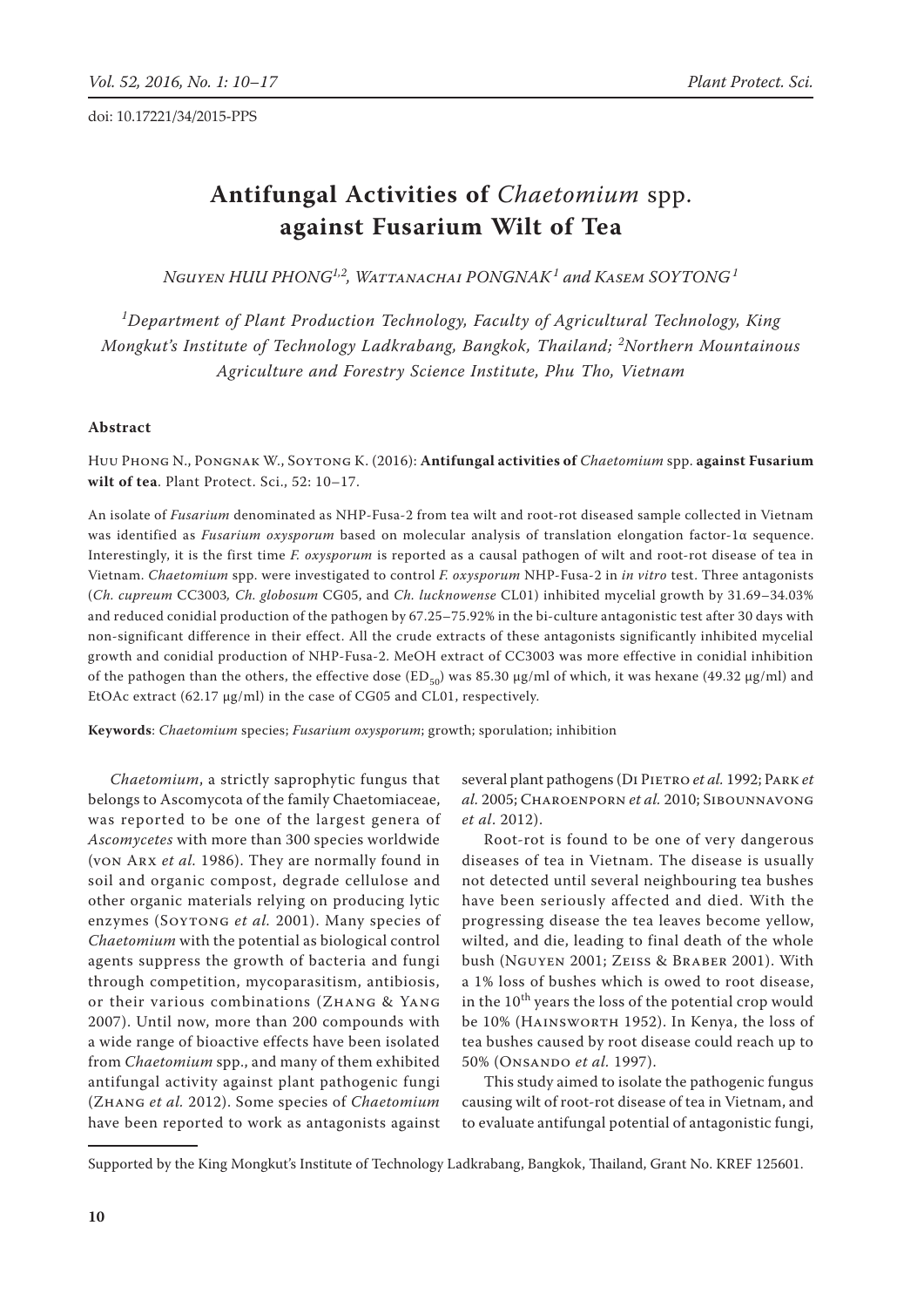namely *Chaetomium cupreum* CC3003*, Ch. globosum*  CG05, and *Ch. lucknowense* CL01, against the isolated pathogen in *in vitro* test*.*

# **MATERIAL AND METHODS**

*Isolation of the pathogen.* Samples of tea wilted of root-rot disease were collected from tea plants showing the symptoms at Northern Mountainous Agricultural and Forestry Science Institute (Vietnam) in 2013. The pathogen was isolated by transferring surface sterilised diseased tissues to water agar (WA) containing streptomycin, then the growing mycelium tip of it was sub-cultured and purified in potato dextrose agar (PDA) to get the pure culture (NHP-Fusa-2).

*DNA extraction and identification of the pathogen*. DNA of NHP-Fusa-2 was extracted using the method described by Liu *et al*. (2000). A small lump of the fungal mycelia was added to an Eppendorf tube containing 500 µl of lysis buffer (400 mM of Tris-HCl (pH 8.0), 60 mM EDTA (pH 8.0), 150 mM NaCl, and 1% of sodium dodecyl sulphate), then left at room temperature (RT) for 10 min, then 150 µl of potassium acetate (60 ml of 5 M potassium acetate, 11.5 ml of glacial acetic acid, and 28.5 ml of distilled water, pH 4.8) was added. Afterward, the tube was vortexed briefly and spun at 10 000 rpm for 1 min, the supernatant layer was transferred to a new tube and spun again under the same conditions. The new supernatant layer was transferred into another tube, and an equal volume of isopropyl alcohol was added. The contents of this tube was mixed briefly and spun at 10 000 rpm for 2 minutes. Subsequently, the supernatant layer was discarded to get DNA pellet, which was later washed in 300 µl of 70% ethanol and spun at 10 000 rpm for 1 min, ethanol was then poured off. The DNA pellet was air-dried and dissolved in 50 µl of 1X Tris-EDTA buffer (BioThema, Handen, Sweden).

To identify the isolate, a polymerase chain reaction (PCR) was performed with the primer pair of ef1 (forward primer: 5'-ATGGGTAAGGA(A/G)GACAA-GAC-3') and ef2 (reverse primer: 5'-GGA(G/A) GTACCAGT(G/C)ATCATGTT-3') (Geiser *et al.* 2004). The PCR mixture with a total volume of 50 µl consisted of 1X PCR buffer, 3.5 mM  $MgCl<sub>2</sub>$ , 0.16 mM each dNTP, 1.75 U Taq polymerase, 0.2 µM of each primer, 2 µl of DNA template, and deionised water (top up to 50  $\mu$ l). Cycling conditions were: initial denaturation at 94°C for 1 min 25 s followed by 35 cycles of denaturation at 95°C for 35 s, annealing at 61°C for 55 s, and elongation at 72°C for 1 min 30 s; final extension was at 72°C for 10 minutes. The PCR product was sent to the 1<sup>st</sup> BASE DNA Sequencing Division (Singapore Science Park II, Singapore) for sequencing with the same primers. The partial DNA sequencing data was used as a blast query against the database, which is publicly accessible at Fusarium-ID (http://isolate.fusariumdb.org), for identifying the isolate to species included within the database. NHP-Fusa-2 was also identified via phylogenetic analysis by adding sequences of related taxa, which were downloaded from Fusarium-ID database, to the DNA sequence alignment using MEGA Version 6.06 software (Tamura *et al.* 2013).

*Pathogenicity test.* NHP-Fusa-2 was tested for its pathogenicity with tea cuttings using a method of BHAGAT and CHAKRABORTY (2010), which was modified. The inoculum (chaff-grains) of the pathogen was prepared following the method of LESLIE and SUMMERELL (2006). Chaff and grain were mixed together at the ratio of  $5:1$ , respectively, the mixture was added into a 2-litre beaker up to a 0.5-litre level, and tap water was added up to a 1-litre level. The beaker was mixed thoroughly and placed at 5°C overnight. After that, the water was drained out, and the chaff-grain mixture was dried out. The drained mixture was inserted into an Erlenmeyer flask which was filled up to a height of approximately 5 cm, then autoclaved for 15 min on each two successive days before inoculating with the pathogen's conidial suspension  $(10^5 \text{ conidia/ml})$  at the rate of 2 ml of fungal suspension per 250 ml of chaff-grain mixture. The inoculum material was shaken daily for the 3–4 first days and incubated at 25°C until the material in the flask was completely colonised (14 days). Subsequently, the culture was removed from the flask and air-dried at RT overnight. The dried substrate of the inoculum was mixed with sterilised soil at the ratio of 1 : 8, respectively. One-year tea cuttings were separately planted in plastic pots containing 1 kg sterile soil each, and regularly watered for two weeks before inoculation. 100 g of the fungal soil mixture was added carefully into the rhizosphere area of the tea cutting. A pot planted with a tea cutting without inoculation by the pathogen served as a control. After inoculation the disease symptoms were observed daily. The pathogen was then re-isolated from feeder roots of the infected inoculated tea cuttings to confirm the pathogenic isolate.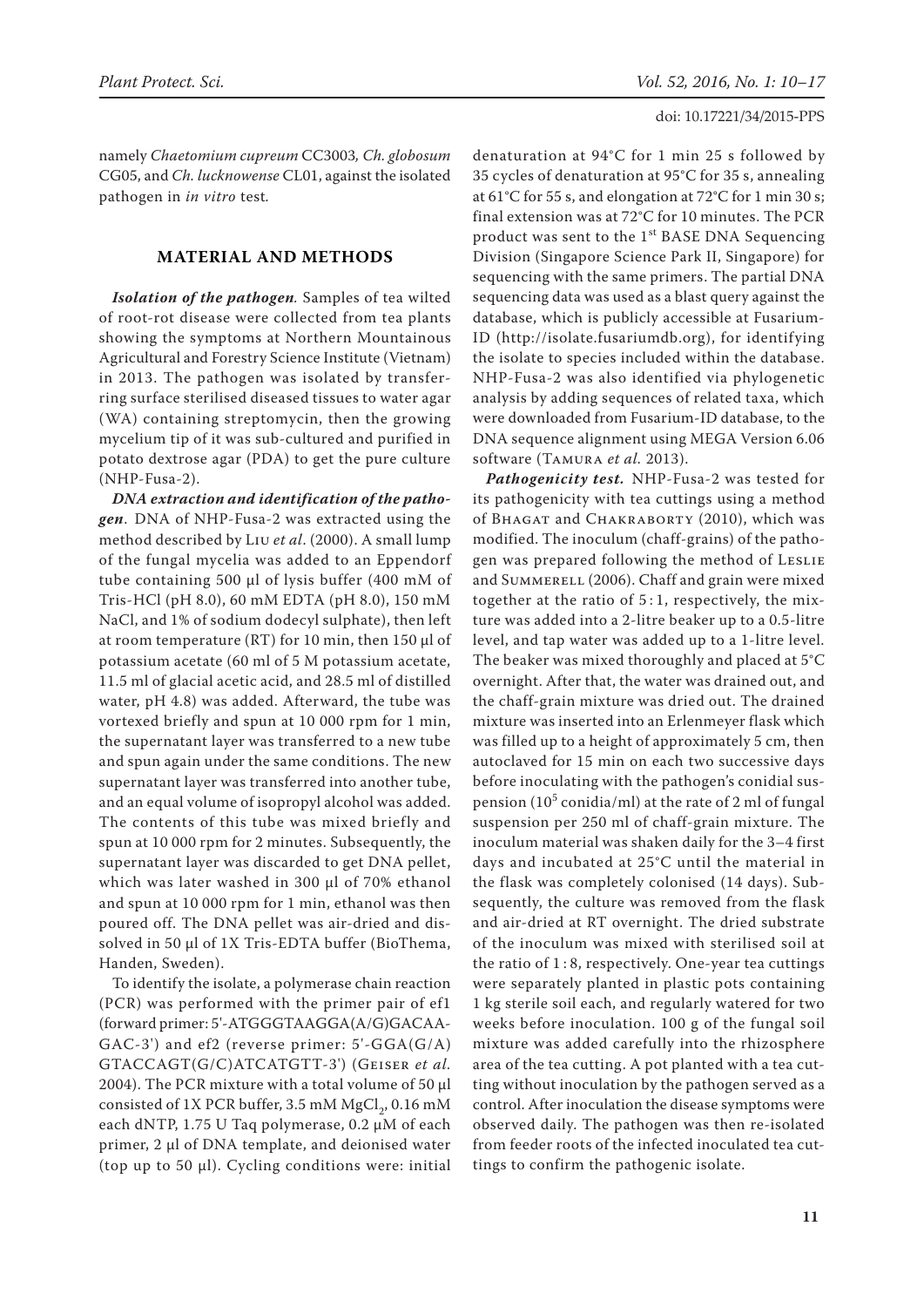*Bi-culture antagonistic test*. The antagonistic fungi, namely *Chaetomium cupreum* strain CC3003, *Ch. globosum* strain CG05, and *Ch. lucknowense* strain CL01, were tested to inhibit NHP-Fusa-2 using bi-culture technique following the method of Charoenporn *et al.* (2010). A mycelial disc (5 mm in diameter) of NHP-Fusa-2 was placed singly (as controls) or oppositely to the mycelia disc of each of the above-mentioned antagonistic fungi in Petri dishes (9 cm in diameter) containing PDA. A mycelial disc of each antagonist was also placed singly on a separate 9-cm-diameter Petri dish for comparison. The experiment was conducted in a completely randomised design (CRD) with four replications, incubation took place at RT. After 30 days data on colony diameter and number of conidia produced by the pathogen were collected. The conidia were counted using a haemacytometer (Hausser Scientific, Horsham, USA). The inhibitory percentage of mycelial growth and conidial production of NHP-Fusa-2 was calculated by the formula:

% inhibition = [(colony diameter or conidial number of the pathogen in the control plate – colony diameter or conidial number of the pathogen in the bi-culture plate)  $\times$  100]/colony diameter or conidial number of the pathogen in the control plate

*Antifungal crude extract test*. The three abovementioned antagonists were separately cultured in potato dextrose broth (500 plates per each) and incubated at RT for 35 days before collecting fresh fungal biomass, which was then dried out to get dried fungal biomass. Crude extraction of the dried fungal biomass of each antagonist was done separately using the method of KANOKMEDHAKUL *et al.* (2006). Initially, the dried biomass was ground and extracted with hexane  $(1:1 \text{ v/v})$ , and incubated by shaking for 72 h at RT. Afterwards, the filtrate was collected and the marc was separated out by filtration through a filter paper (Whatman No. 4), then it was subjected to a rotary vacuum evaporator to yield hexane crude extract. The marc from hexane extraction was further extracted by ethyl acetate (EtOAc) and subsequently by methanol (MeOH) using the same procedure as described above to yield EtOAc and MeOH crude extract, respectively. The experiment was set up at two-factor factorial design in the CRD with four replications. Factor A was represented by the three above-given crude extracts. Factor B was represented by the following concentrations: 0 (control), 50, 100, 500, and 1000 μg/ml. To obtain the desired

concentrations of the crude extracts, stock crude extracts of each concentration were weighed, then dissolved in 2% dimethyl sulfoxide, and added to molten PDA before autoclaved at 121°C (15 psi) for 20 minutes. To perform the assay, a mycelia disc (3 mm in diameter) of the pathogen at the actively growing edge of the culture was placed in the centre of a 5-cm-diameter Petri dish containing PDA with the predetermined crude extract at each concentration. The experiment was incubated at RT until the pathogen on the control plates had grown over. Data collection was the same as in the case of the bi-culture antagonistic test. The dose effective on conidial inhibition of the pathogen  $(ED_{50})$  was also calculated by probit analysis using IBM SPSS Statistics v. 19.0 (Armonk, USA).

# **RESULTS**

*Isolation and identification of the pathogen*. After two days of the diseased tissue transplanting in WA, a single mycelium tip of the pathogen was isolated and transferred to PDA to get the pure culture, whose DNA was extracted and used for a PCR to amplify the translation elongation factor-1 $\alpha$ (TEF-1 $\alpha$ ) gene region using the ef1 and ef2 primer. The PCR product was purified before sequenced. BLAST search for similarities using Fusarium-ID indicated that NHP-Fusa-2 showed 100% (629/629) of similarity level to *Fusarium oxysporum*. Alternatively, the phylogenetic tree (Figure 1), which illustrated



Figure 1. Phylogenetic tree reveals the relationships among NHP-Fusa-2 and the related taxa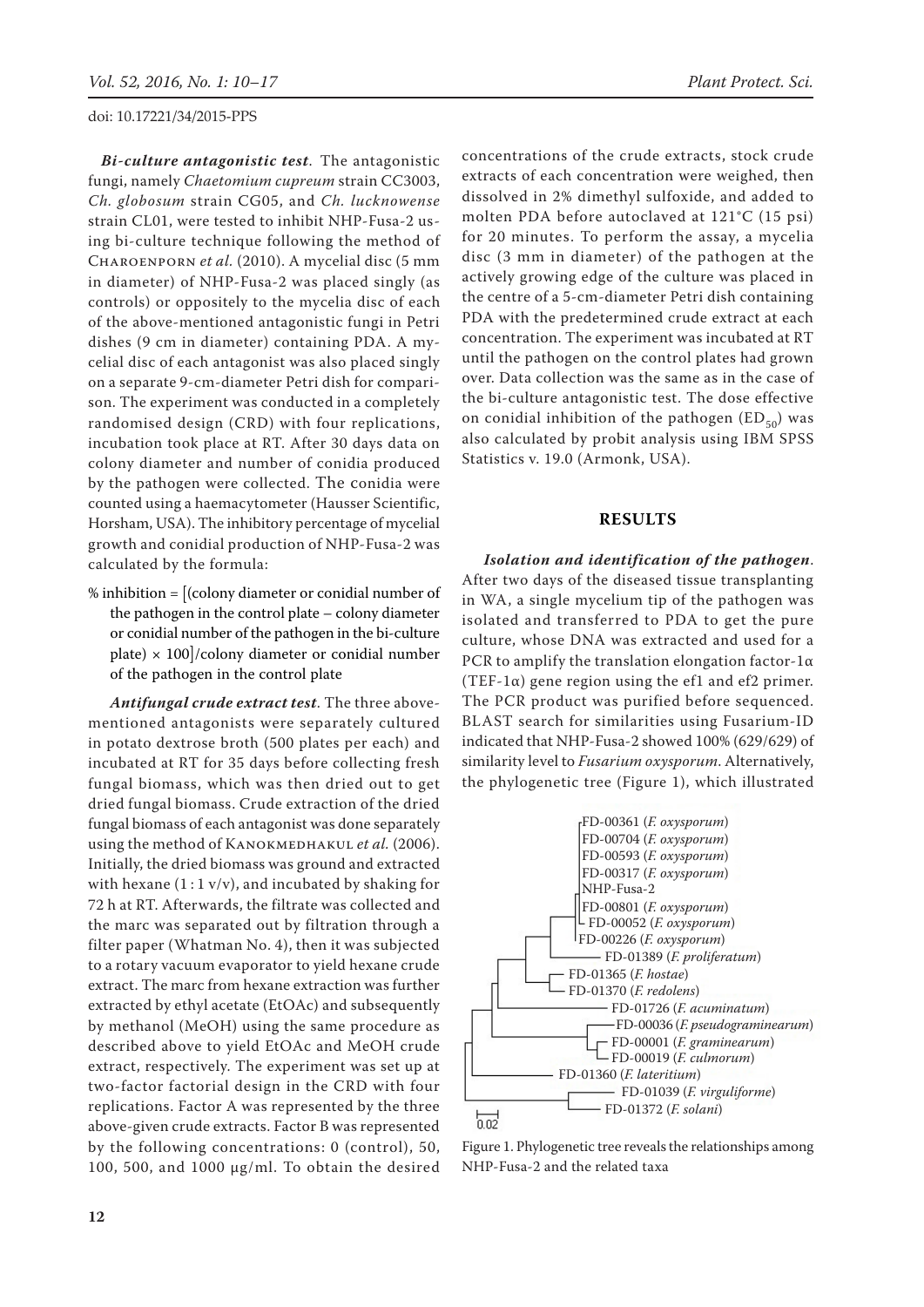

Figure 2. Pathogenicity test of *F. oxysporum* NHP-Fusa-2 with PH8 tea variety: (**a**) after 3 days of inoculation; (**b**) after 10 days of inoculation; (**c**) after 10 days of inoculation in bare soil; inoculated: in the left side, control: in the right side

relationships between NHP-Fusa-2 and related taxa, whose TEF-1α sequences were stored in Fusarium-ID database, also denoted that NHP-Fusa-2 belongs to the *F. oxysporum* species complex.

*Pathogenicity test*. To prove the pathogenic ability of the isolate, *F. oxysporum* NHP-Fusa-2 was tested for pathogenicity with young tea cuttings. Observation of the symptoms after 3 days of inoculation showed that leaf colour of the inoculated tea plants turned from green to yellowish-green, and wilting symptom of the tea leaves occurred. After 10 days of inoculation, whole tea leaves of the inoculated plants became completely wilted; most of the tea feeder roots became rotten with black wood discoloration (Figure 2). The pathogen was then re-isolated from the infected roots of the inoculated tea plant, and its morphological

Table 1. Inhibition of mycelial growth and conidial production of *Fusarium oxysporum* NHP-Fusa-2 in the bi-culture antagonistic test

|                        | Inhibition $(\%)$             |                          |  |  |
|------------------------|-------------------------------|--------------------------|--|--|
| Treatments             | colony                        | conidial                 |  |  |
| $CC3003$ vs NHP-Fusa-2 | $31.69 \pm 1.32^a$            | $75.92 \pm 4.44^a$       |  |  |
| CG05 vs NHP-Fusa-2     | $34.03 \pm 0.97$ <sup>a</sup> | $67.25 + 3.25^a$         |  |  |
| CL01 vs NHP-Fusa-2     | $32.64 \pm 0.73$ <sup>a</sup> | $73.45 \pm 3.57^{\circ}$ |  |  |

Values are means of four replications  $\pm$  SE; values within a column followed by the same letter are not significantly different by Duncan's Multiple Range Test at *P* = 0.05

characteristics (Figure 3) were compared with those of NHP-Fusa-2.

*Bi-culture antagonistic test*. *Ch. cupreum*  CC3003, *Ch. globosum* CG05, and *Ch. lucknowense*  CL01 significantly inhibited mycelial growth and conidial production of *F. oxysporum* NHP-Fusa-2. The inhibitory percentage of the pathogen's mycelial growth given by the three antagonists ranged from 31.69% to 34.03%, with just insignificant difference (Figure 4A and Table 1)*.* However, CC3003 gave a significantly lower number of conidia of NHP-Fusa-2 than those of CG05 and CL01, while there was non-significant difference between CG05 and CL01 (data not shown)*.* Though, there was insignificant difference in the conidial inhibitory percentage of the pathogen among the three antagonistic fungi, which ranged from 67.25% to 75.92% (Table 1). To assess the antifungal efficiency of the tested antagonists on the conidial production of the pathogen, the production of conidia of NHP-Fusa-2 both in the bi-culture and



Figure 3. Morphological characteristics of *F. oxysporum* NHP-Fusa-2 at a 7-day-old culture on potato dextrose agar (colony) and water agar (conidia) (scale bar 10 µm): (**a**) front surfaced colony; (**b**) back surfaced colony; (**c**) macroconidia *in situ* on monophialides; (**d**) microconidia *in situ* on sporodochia; (**e**) microconidia; (**f**) macroconidia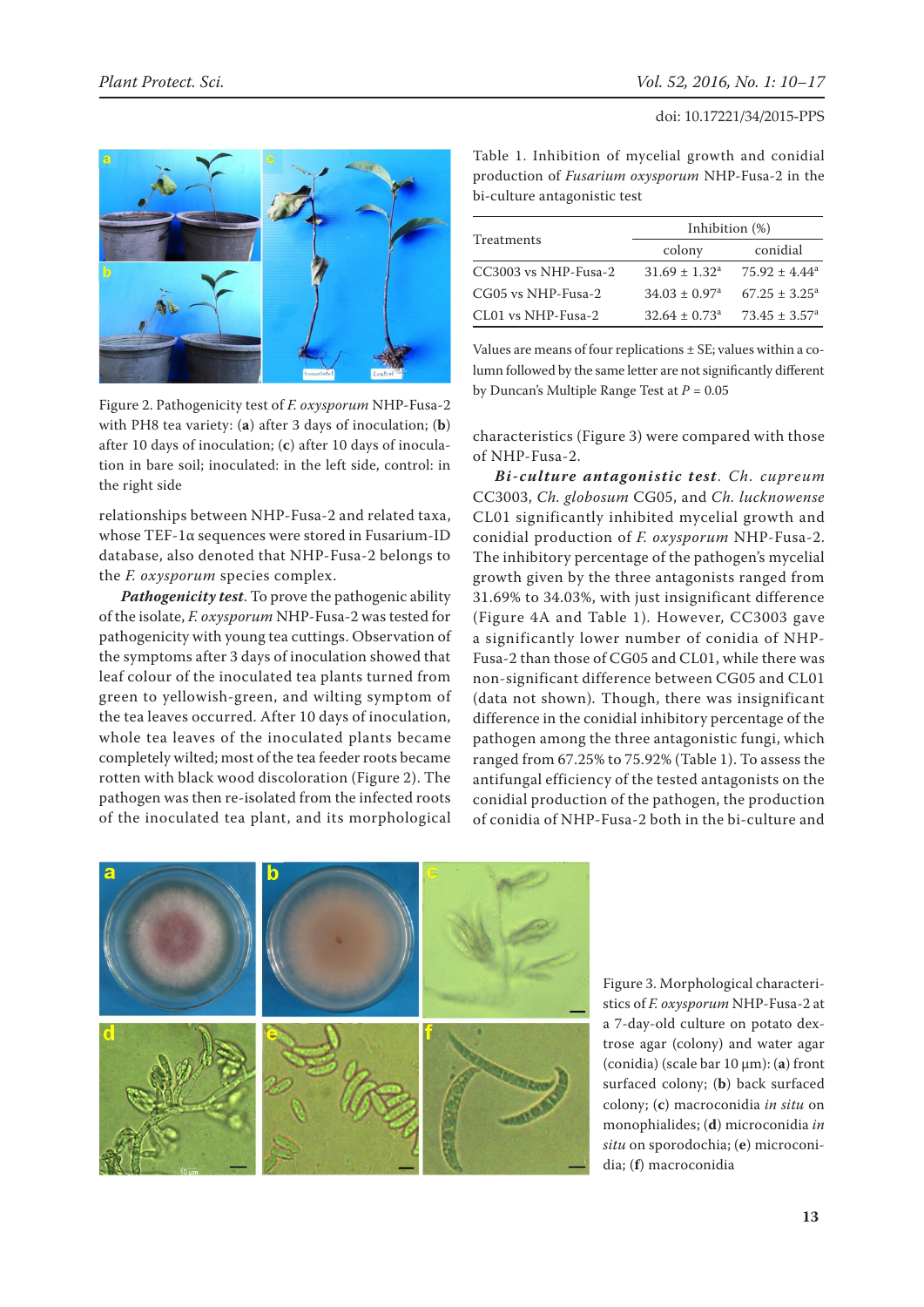|               | Colony diameter (cm) of NHP-Fusa-2 at each concentration $(\mu g/ml)$ |                               |                               |                               |                              |  |  |
|---------------|-----------------------------------------------------------------------|-------------------------------|-------------------------------|-------------------------------|------------------------------|--|--|
| Treatments    | $\mathbf{0}$                                                          | 50                            | 100                           | 500                           | 1000                         |  |  |
| <b>CC3003</b> |                                                                       |                               |                               |                               |                              |  |  |
| Hexan         | $5.00 \pm 0.00^a$                                                     | $4.82 \pm 0.12^a$             | $3.85 \pm 0.17$ <sup>d</sup>  | $2.58 \pm 0.06$ <sup>g</sup>  | $1.99 \pm 0.04^{\rm h}$      |  |  |
| EtOAc         | $5.00 \pm 0.00^a$                                                     | $4.92 \pm 0.02^a$             | $4.21 \pm 0.10^c$             | $3.49 \pm 0.04^e$             | $2.96 \pm 0.04^f$            |  |  |
| MeOH          | $5.00 \pm 0.00^a$                                                     | $4.50 \pm 0.11^b$             | $3.85 \pm 0.17$ <sup>d</sup>  | $3.25 \pm 0.07^e$             | $2.63 \pm 0.07$ <sup>g</sup> |  |  |
| CG05          |                                                                       |                               |                               |                               |                              |  |  |
| Hexan         | $5.00 \pm 0.00^a$                                                     | $4.13 \pm 0.03^b$             | $3.96 \pm 0.04^b$             | $3.66 \pm 0.10^{cd}$          | $3.23 \pm 0.01^e$            |  |  |
| EtOAc         | $5.00 \pm 0.00^a$                                                     | $3.75 \pm 0.05^{\circ}$       | $3.58 \pm 0.07$ <sup>d</sup>  | $3.08 \pm 0.06^e$             | $2.53 \pm 0.04^f$            |  |  |
| MeOH          | $5.00 \pm 0.00^a$                                                     | $3.99 \pm 0.02^b$             | $3.98 \pm 0.03^{\rm b}$       | $3.53 \pm 0.02^d$             | $3.08 \pm 0.04^e$            |  |  |
| CL01          |                                                                       |                               |                               |                               |                              |  |  |
| Hexan         | $5.00 \pm 0.00^a$                                                     | $4.15 \pm 0.08$ <sup>bc</sup> | $4.15 \pm 0.02$ <sup>bc</sup> | $3.10 \pm 0.16$ <sup>g</sup>  | $2.64 \pm 0.03^h$            |  |  |
| EtOAc         | $5.00 \pm 0.00^a$                                                     | $4.04 \pm 0.04^c$             | $3.66 \pm 0.04$ <sup>ef</sup> | $3.49 \pm 0.12^f$             | $3.48 \pm 0.05$ <sup>f</sup> |  |  |
| MeOH          | $5.00 \pm 0.00^a$                                                     | $4.28 \pm 0.03^b$             | $4.03 \pm 0.06^{\circ}$       | $3.95 \pm 0.07$ <sup>cd</sup> | $3.80 \pm 0.06^{\rm de}$     |  |  |

Table 2. Effect of the crude extracts on mycelial growth of *Fusarium oxysporum* NHP-Fusa-2

Values are means of four replications ± SE; values in the columns and the rows of three crude extracts within an antagonist followed by the same letters are not significantly different by Duncan's Multiple Range Test at  $P = 0.05$ 

control plate was observed for comparison also under a compound microscope (×40) (Figure 5A).

*Antifungal crude extract test.* Crude extracts of *Ch. cupreum* CC3003, *Ch. globosum* CG05, and *Ch. lucknowense* CL01 were tested for their ability to inhibit *F. oxysporum* NHP-Fusa-2 in *in vitro* test. Data were collected after five days of experiment. The inhibitive efficiency of the crude extracts on mycelial growth and conidial production of NHP-Fusa-2 gradually increased following the rise of the concentrations (Figures 4B and 5B). All the crude extracts at the concentrations of 50–1000 μg/ml significantly

reduced the number of conidia of NHP-Fusa-2 if compared to the control (0 μg/ml) (Table 3). Meanwhile, only hexane and EtOAc extract of CC3003 inhibited significantly the mycelial growth of NHP-Fusa-2 at the concentration of 100–1000 μg/ml, which the other crude extracts of the antagonists inhibited significantly at the concentration of 50–1000 μg/ml with the same comparison (Table 2).

There was a significant difference in mycelial growth inhibition of NHP-Fusa-2 among the concentrations of 100, 500, and 1000 μg/ml in all the crude extracts of CC3003 and CG05*,* and EtOAc extract of CL01;



Figure 4. Colony growth of the pathogen observed from the antifungal activities test of *Chaetomium* spp. against *F. oxysporum*  NHP-Fusa-2. (**A**) bi-culture test of CC3003 (**a**), CG05 (**b**), and CL01 (**c**) against NHP-Fusa-2; (**B**) crude extract test of CC3003 (**d**), CG05 (**e**), and CL01 (**f**) against NHP-Fusa-2; from the top to the bottom of each test: hexane, EtOAc, and MeOH extract, respectively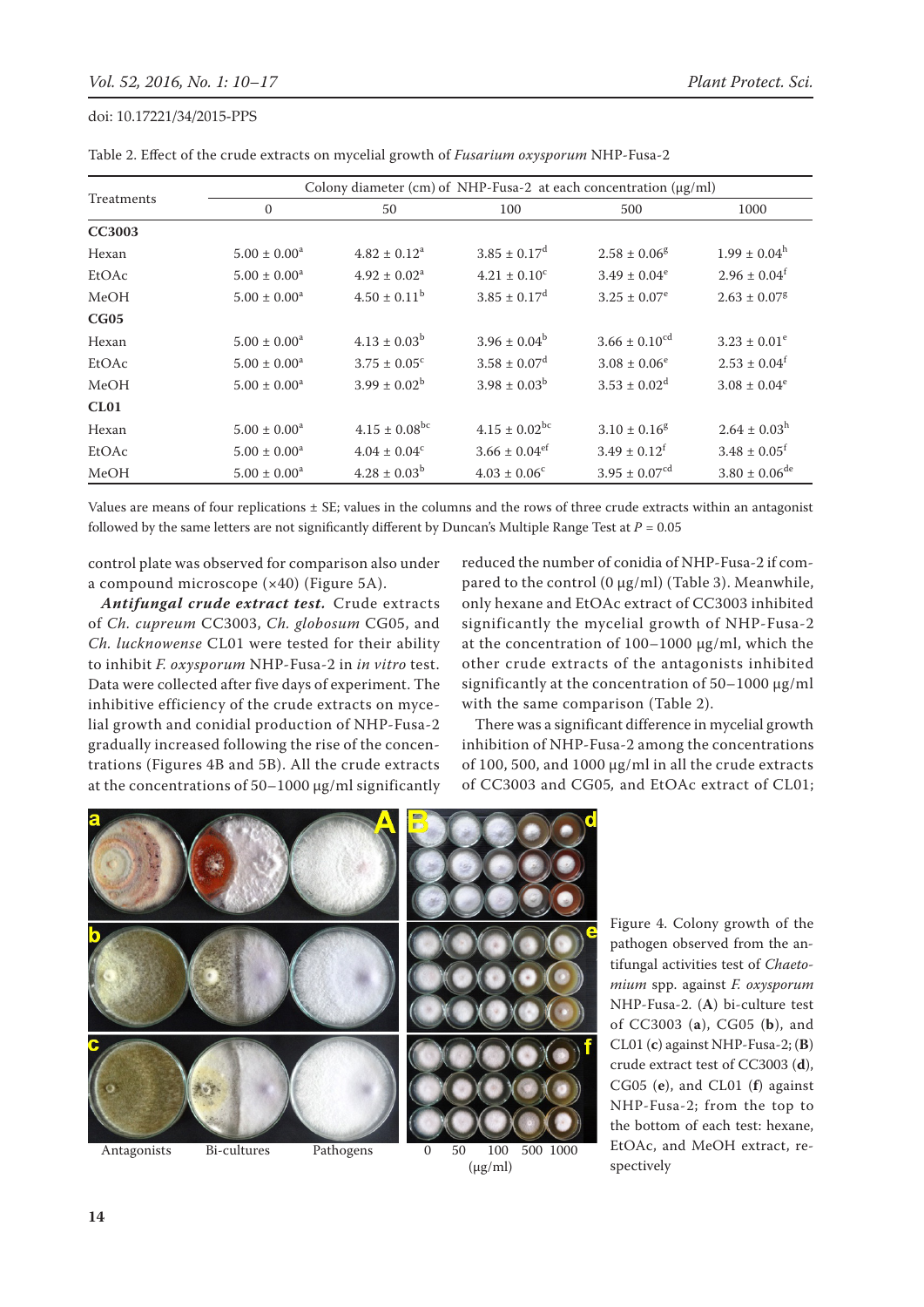

Figure 5. Conidial production of the pathogen observed from the antifungal activities test of *Chaetomium* spp. (an example for CL01) against *Fusarium oxysporum* NHP-Fusa-2 (scale bar 10 μm; observed under a 40× magnification optical microscopy). (A)  $\bf{a}$  – control;  $\bf{b}$  – bi-culture; (B) concentrations from  $\bf{c}$  to  $\bf{g}$  – 0, 50, 100, 500, and 1000  $\mu$ g/ml, respectively; **h** – an abnormal conidium affected by antifungal activities of the antagonists

the higher concentrations exhibited a significantly higher inhibitive efficiency. Whereas hexane and MeOH extract of CL01 exhibited non-significant difference in mycelial growth inhibition of NHP-Fusa-2 as compared between the concentrations of 500 and 1000 μg/ml; in which MeOH extract of CL01 also did not exhibit significant difference as compared between the concentrations of 100 and 500 μg/ml (Table 2). It could be inferred that within the concentrations of 100–1000 μg/ml in the case of hexane and MeOH extract of CL01, the inhibitive efficiency on mycelia growth of the pathogen did not significantly increase following the rise of the concentrations.

Unlike the inhibition of mycelial growth (Table 2), EtOAc and MeOH extract of CC3003*,* and hexane and EtOAc extract of CG05 exhibited non-significant inhibition of conidial production of NHP-Fusa-2 as compared among the concentrations of 100, 500, and 1000 µg/ml, and also amongn the concentrations of 50, 100, and 500 µg/ml. While on which hexane extract of CC3003, MeOH extract of CG05, and MeOH extract of CL01 gave non-significant inhibition as compared among the concentrations of 50, 100, and 500 µg/ml, and also between the concentrations of 500 and 1000 µg/ml, except for MeOH extract of CL01. Hexane and EtOAc extract of CL01 at the con-

| Treatments    | Number of conidia* ( $\times$ 10 <sup>7</sup> ) of NHP-Fusa-2 at each concentration ( $\mu$ g/ml) |                                 |                                 |                                 |                               |                           |
|---------------|---------------------------------------------------------------------------------------------------|---------------------------------|---------------------------------|---------------------------------|-------------------------------|---------------------------|
|               | $\mathbf{0}$                                                                                      | 50                              | 100                             | 500                             | 1000                          | $ED_{50}$<br>$(\mu g/ml)$ |
| <b>CC3003</b> |                                                                                                   |                                 |                                 |                                 |                               |                           |
| Hexan         | $8.02 \pm 1.04^a$                                                                                 | $5.03 \pm 0.19^{\rm b}$         | $4.41 \pm 0.20^{bc}$            | $2.65 \pm 0.54^{bcd}$           | $1.48 \pm 0.19$ <sup>d</sup>  | 133.60                    |
| EtOAc         | $8.88 \pm 2.00^a$                                                                                 | $5.14 \pm 0.13^b$               | $3.88 \pm 0.32^{\rm bcd}$       | $3.07 \pm 0.18^{bcd}$           | $1.99 \pm 0.15^{\text{cd}}$   | 88.39                     |
| MeOH          | $8.68 \pm 1.53^a$                                                                                 | $4.84 \pm 0.4^b$                | $3.79 \pm 0.41^{\rm bcd}$       | $3.01 \pm 0.33$ <sup>bcd</sup>  | $1.75 \pm 0.26$ <sup>d</sup>  | 85.30                     |
| CG05          |                                                                                                   |                                 |                                 |                                 |                               |                           |
| Hexan         | $28.60 \pm 5.30^a$                                                                                | $14.78 \pm 1.94$ <sup>cd</sup>  | $11.44 \pm 1.98$ <sup>de</sup>  | $9.52 \pm 1.15^{\text{defg}}$   | $5.78 \pm 1.05^{\text{eff}}$  | 49.32                     |
| EtOAc         | $20.64 \pm 4.08$ <sup>bc</sup>                                                                    | $12.28 \pm 1.72$ <sup>de</sup>  | $9.99 \pm 0.19^{\text{def}}$    | $5.81 \pm 0.83$ <sup>efg</sup>  | $3.28 \pm 0.72$ <sup>fg</sup> | 92.11                     |
| MeOH          | $26.89 \pm 4.49$ <sup>ab</sup>                                                                    | $14.44 \pm 1.64^{cd}$           | $10.11 \pm 1.28$ <sup>def</sup> | $7.74 \pm 0.97^{\rm defg}$      | $2.12 \pm 0.19$ <sup>g</sup>  | 59.92                     |
| CL01          |                                                                                                   |                                 |                                 |                                 |                               |                           |
| Hexan         | $20.61 \pm 1.46^{ab}$                                                                             | $15.28 \pm 0.06^{bcd}$          | $11.27 \pm 0.82$ <sup>cde</sup> | $7.21 \pm 0.62$ <sup>efg</sup>  | $1.78 \pm 0.34$ <sup>g</sup>  | 151.78                    |
| EtOAc         | $24.89 \pm 5.87$ <sup>a</sup>                                                                     | $13.58 \pm 1.13$ <sup>cde</sup> | $10.09 \pm 1.27$ <sup>def</sup> | $4.32 \pm 1.18$ <sup>fg</sup>   | $2.46 \pm 0.49$ <sup>g</sup>  | 62.17                     |
| MeOH          | $24.43 \pm 3.81$ <sup>a</sup>                                                                     | $17.82 \pm 2.86$ <sup>bc</sup>  | $13.11 \pm 1.23$ <sup>cde</sup> | $12.09 \pm 1.26$ <sup>cde</sup> | $1.92 \pm 0.62$ <sup>g</sup>  | 174.57                    |

Table 3. Effect of the crude extracts on conidial production and effective dose (ED<sub>50</sub>) of *Fusarium oxysporum* NHP-Fusa-2

\*values are means of four replications ± SE; values in the columns and the rows of three crude extracts within an antagonist followed by the same letters are not significantly different by Duncan's Multiple Range Test at  $P = 0.05$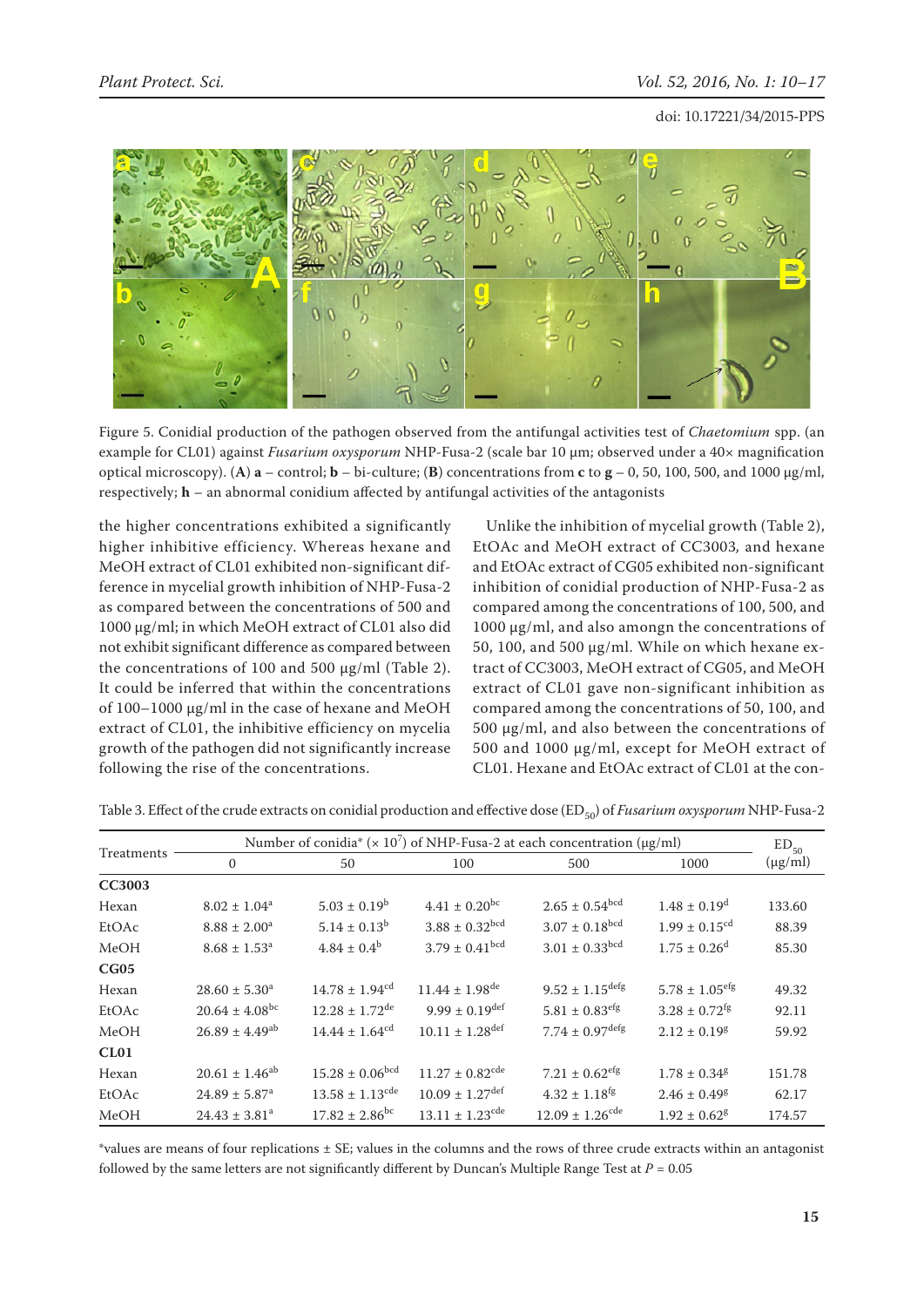centration of 50  $\mu$ g/ml showed a significantly higher number of conidia of NHP-Fusa-2 as compared to that at the concentrations of 500 and 1000  $\mu$ g/ml, but not to that at the concentration of 100 µg/ml. There was non-significant difference between the concentrations of 100 and 500 µg/ml, and between the concentrations of 500 and 1000 µg/ml (Table 3). This implies that at the concentrations ranging from 50 to 1000 µg/ml, the higher concentrations of the crude extracts were not imperative to express the significantly higher inhibitive efficiency on conidial production of the pathogen.

In the aspect of conidial inhibition of NHP-Fusa-2, there was a non-significant difference in the conidial inhibitory percentage among the three crude extracts at any concentration in the case of all the tested antagonistic fungi (data not shown). However, in comparison of  $ED_{50}$ , which could kill 50% conidia of the pathogen, MeOH extract of CC3003 expressed a better level of efficiency than its other crude extracts ( $ED_{50}$  value was 85.50  $\mu$ g/ml). Of which, it was hexane extract with the  $ED_{50}$  of 49.32  $\mu$ g/ml, and EtOAc extract with the  $ED_{50}$  of 62.17  $\mu$ g/ml in the case of CG05 and CL01, respectively (Table 3).

# **DISCUSSION**

The pathogenic fungus causing wilt and root-rot disease of tea was isolated and identified as *Fusarium oxysporum.* The observed symptoms of the infected tea cuttings in the pathogenicity test are similar to those described by Nguyen (2001) and Zeiss and BRABER (2001). There were several pathogenic fungi reported as causal agents of root-rot and wilt disease of tea, e.g. *Poria hypolaterite* Berk, *Phellinus* sp., *Sphaerostilbe repens*, *Ganoderma pseudoferreum, Ganoderma philippi, Rosellinia* spp., and *Armillariella mellea* (Chen & Chen 1982; Lehmann-Danzinger 2000; Nguyen 2001; Zeiss & Braber 2001). This is the first report on *F. oxysporum* causing wilt and root-rot disease of tea in Vietnam.

The antifungal activities of *Ch. cupreum* CC3003*, Ch. globosum* CG05, and *Ch. lucknowense* CL01 against NHP-Fusa-2 were investigated using bi-culture antagonistic test and antifungal crude extract test. The results showed that *Ch. cupreum, Ch. Globosum,* and *Ch. lucknowense* significantly inhibited both mycelial growth and conidial production of NHP-Fusa-2*.* These results are in accordance with some previous studies which reported that *Ch. cupreum* CC03, *Ch. globo-* *sum* N0802, and *Ch. lucknowense* CLT significantly inhibited *F. oxysporum* causing wilt disease of tomato (Charoenporn *et al*. 2010; Sibounnavong *et al*. 2012). The result from the crude extract test suggested that the disease control mechanism of CC3003*,*  CG05, and CL01 against NHP-Fusa-2 involves antibiosis, which was already reported. *Ch. cupreum*  CC3003 was stated to produce rotiorinols A–C and rotiorin, which exhibited antifungal activity against *Candida albicans* (Kanokmedhakul *et al.* 2006), *F. oxysporum* f.sp. *lycopersici* (Sibounnavong *et al*. 2012). *Ch. globosum* was shown to produce Chaetomin (Di Pietro *et al*. 1992), Chaetoviridin A, B (Park *et al*. 2005), Chaetoglobosin C (Soytong *et al.* 2001) against various pathogens and in different plant species. *Ch. lucknowense* CLT was reported to produce Chaetoglobosin C against *F. oxysporum* f.sp*. lycopersici*  causing wilt of tomato (Charoenporn *et al*. 2010).

Hexane, EtOAc, and MeOH extract in the case of all the tested antagonists did not show significant difference in the conidial inhibitory percentage of the pathogen. It demonstrated that the conidial inhibitory efficiency of these crude extracts against NHP-Fusa-2 is comparable. However, according to the  $ED_{50}$  value, in the case of CC3003, MeOH extract was more effective on conidial inhibition of NHP-Fusa-2 than the others; of which it was hexane and EtOAc extract in the case of CG05 and CL01, respectively.

In conclusion, *Fusarium oxysporum* is reported for the first time as Fusarium wilt of tea in Vietnam. *Ch. cupreum* CC3003*, Ch. globosum* CG05*,* and *Ch. lucknowense* CL01 could be used as biological agents to control this fungal pathogen. MeOH, hexane, and EtOAc could be used as a solvent to extract antibiotic substances from CC3003*,* CG05*,* and CL01, respectively. However, the results proved just by *in vitro* tests should be followed by *in vivo* testing.

*Acknowledgement*. This study was financially supported by the King Mongkut's Institute of Technology Ladkrabang, Bangkok, Thailand, Grant No. KREF 125601. The authors are also indebted to Dr Nguyen Van Thiep, Department of Biotechnology and Plant Protection, NOMAFSI (Vietnam), who facilitated our work during the stage that was conducted in Vietnam.

### **References**

Bhagat I., Chakraborty B. (2010): Defense response triggered by *Sclerotium rolfsii* in tea plant. ECOPRINT, 17: 69–76.